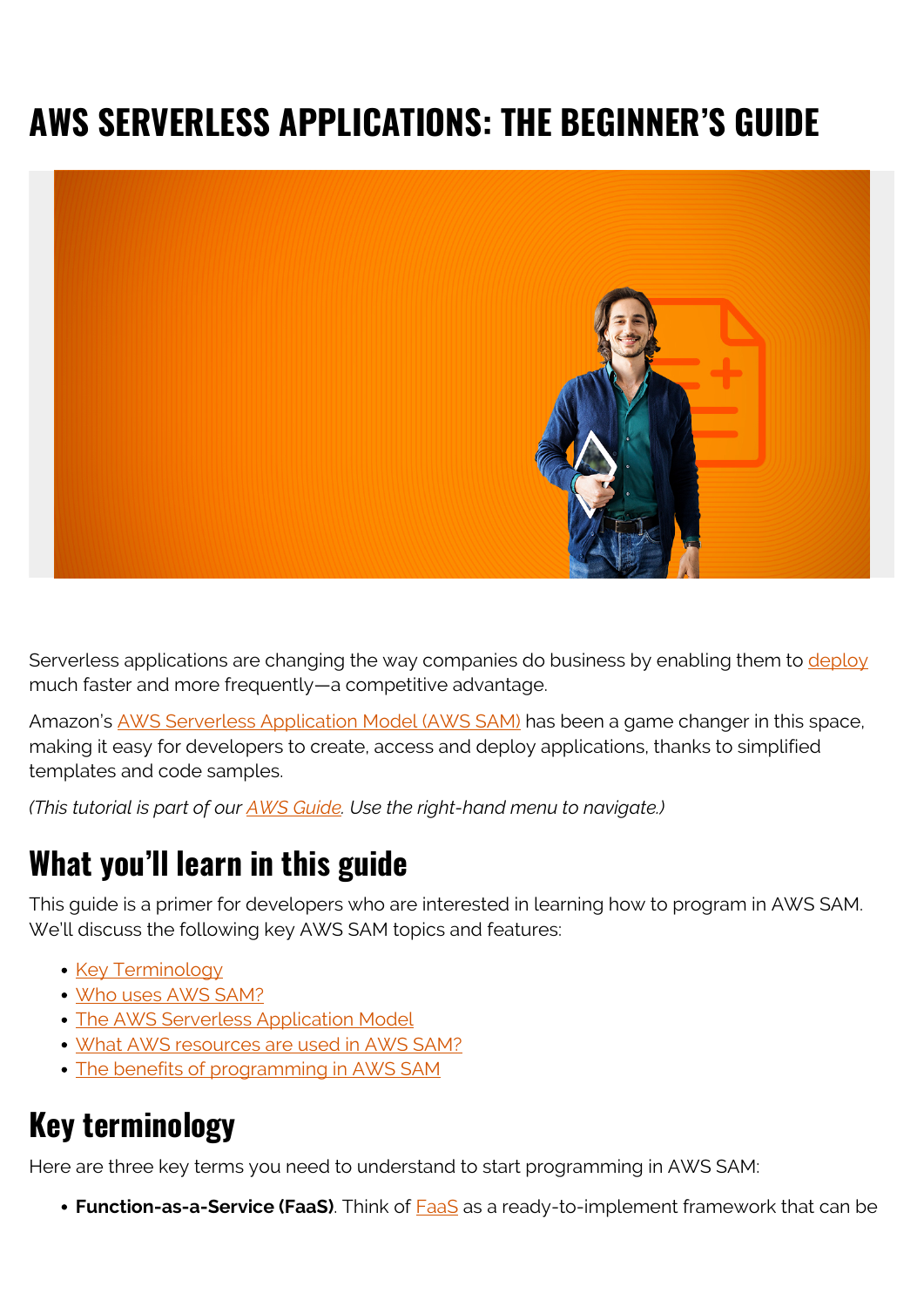easily tailored to the needs of an enterprise business. FaaS allows customers to develop and run code without the need to provision and manage infrastructure.

- **Compute service.** An on-demand FaaS that specializes in [serverless computing.](https://blogs.bmc.com/blogs/serverless-computing/)
- **Serverless application.** An application, programmed in the cloud, that requires no server maintenance.

*(Learn more about [serverless architecture.](https://blogs.bmc.com/blogs/serverless-architecture/))*

### **Who uses AWS SAM?**

AWS SAM is an important resource for any [developer](https://blogs.bmc.com/blogs/application-developer-roles-responsibilities/) who:

- Is ready to use serverless computing
- Wants to learn more about serverless architecture

The resources available within AWS SAM make it easy for any programmer to get their feet wet with low-cost, efficient serverless computing services provided by Amazon.

# **What is the AWS Serverless Application Model?**

The AWS Serverless Application Model (SAM) is designed to make the creation, deployment, and execution of serverless applications as simple as possible. This can be done using AWS SAM templates with just a few choice code snippets—this way, practically anyone can create a serverless app.

### **What AWS resources are used for AWS SAM?**

Let's look at the resources that are used in the AWS Serverless Application Model.

#### **AWS SAM CLI, YAML & CloudFormation**

AWS SAM applications can be created using the [AWS SAM CLI](https://docs.aws.amazon.com/serverless-application-model/latest/developerguide/serverless-sam-reference.html#serverless-sam-cli) command line tool. SAM CLI lets you build, test, and deploy applications using either:

- SAM CLI templates
- The AWS Cloud Development Kit (CDK)

SAM CLI can also be used for application deployment.

You can define and model SAM application templates using [YAML](https://en.wikipedia.org/wiki/YAML).

AWS SAM templates are an extension of **AWS CloudFormation** templates. At deployment, SAM transforms the SAM syntax into CloudFormation syntax. CloudFormation sets up and configures the server infrastructure that your serverless applications will run under, allowing you to concentrate on your application rather than your infrastructure.

#### **AWS Lambda**

The [AWS Lambda](https://blogs.bmc.com/blogs/aws-lambda/) FaaS platform exists so that developers can run code without administering servers. Using the Lambda compute service, developers can upload deployable code. Then,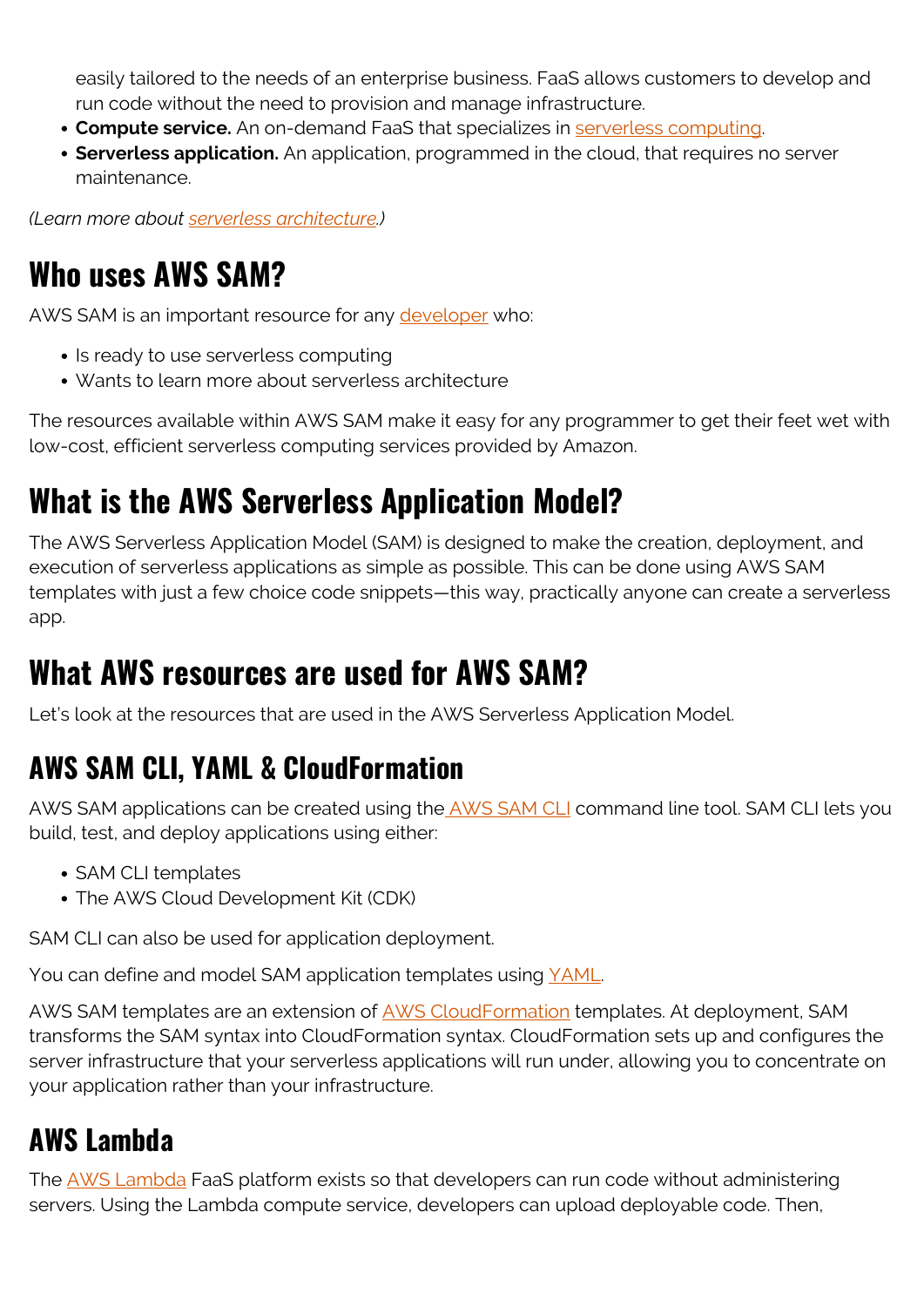Amazon handles the administration, charging only for the accumulated runtime used.

The Lambda console makes it easy to create applications with just a few clicks. Lambda supports [many languages](https://blogs.bmc.com/blogs/programming-languages/) through Lambda runtime environments, including C#, Go, Java, .Net, Node.js, and Python.

Developers can create single, simple, and scalable Lambda functions that can be invoked in several ways, including:

- **Automatic invocation using triggers in Lambda or another AWS service.** Using triggers, Lambda functions can be invoked in response to lifecycle events, external events, or from a schedule.
- **Event source mapping from another AWS resource.** Event source mappings read items from an Amazon Kinesis or [Amazon DynamoDB stream](https://blogs.bmc.com/blogs/amazon-dynamodb/); an Amazon SQS queue; or another AWS resource and send those items to a Lambda function.
- **Other AWS services that can directly invoke Lambda functions.**

Of note, functions created on Lambda's architecture are scalable for optimum performance.

*(Compare [AWS Lambda with AWS ECS](https://blogs.bmc.com/blogs/aws-ecs-vs-aws-lambda/).)*

#### **Amazon API Gateway**

Using the Amazon API Gateway service, developers can create, deploy, secure, and monitor the frontend of their serverless application. API Gateway extensions can be used in your AWS SAM templates.

Like AWS Lambda, which is designed to create the backend of an application, Amazon API Gateway takes the complexity out of writing and deploying code that executes the front-door entry point to your application, including authorization. The Gateway APIs work with AWS Lambda backends, as well as Amazon EC2 and other web application services.

Amazon keeps its API Gateway service low-cost and affordable for developers by only charging for:

- Calls made to APIs
- Data transfers out of them

# **AWS Serverless Application Repository**

The [AWS Serverless Application Repository](https://docs.aws.amazon.com/serverlessrepo/latest/devguide/what-is-serverlessrepo.html) is a searchable ecosystem that allows developers to find serverless applications and their components for deployment. Its helps simplify serverless application development by providing ready-to-use apps.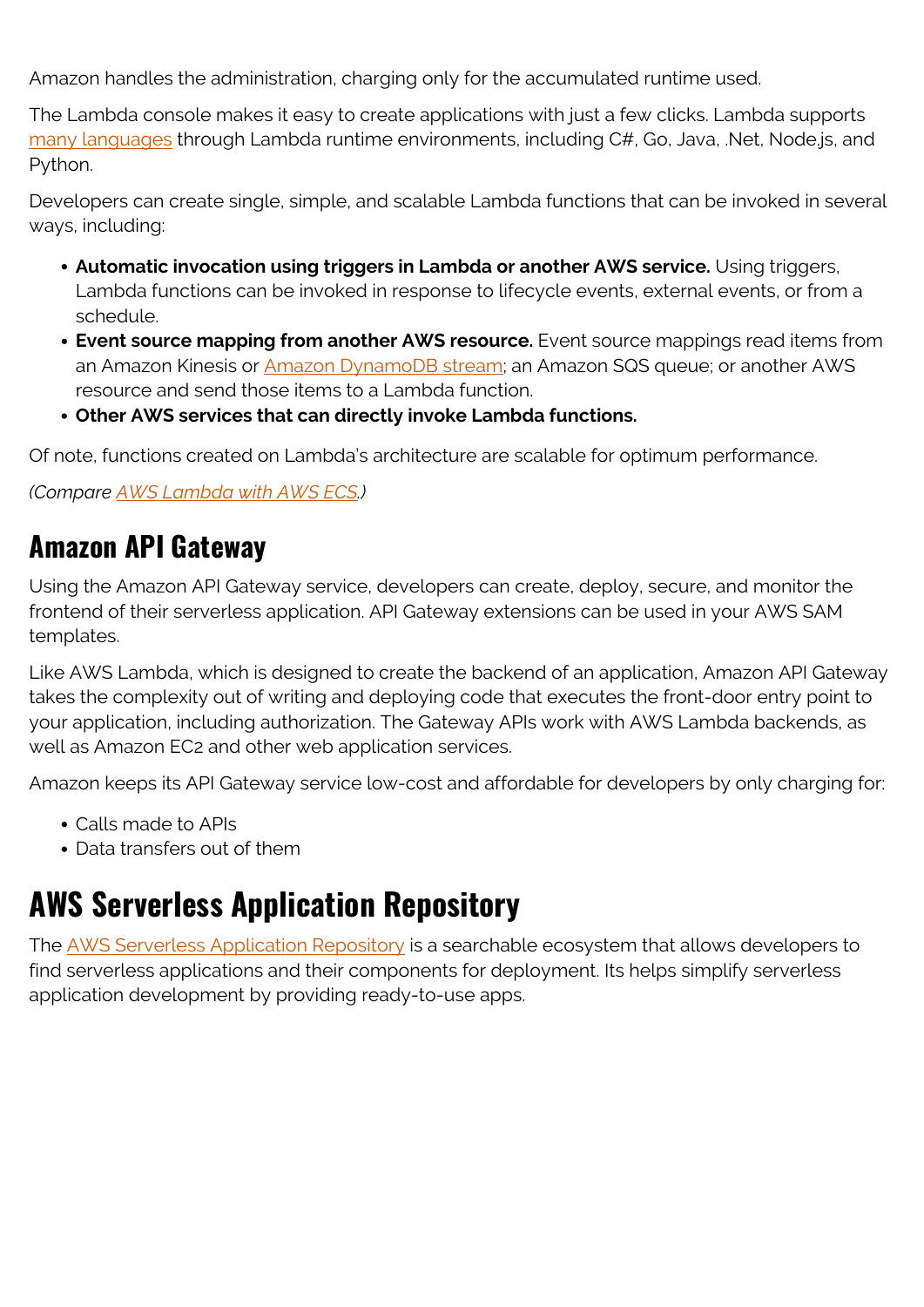

basic steps:

- 1. **Search and discover.** A developer can search the repository for code snippets, functions, serverless applications, and their components.
- 2. **Integrate with the AWS Lambda console.** Repository components are already available to developers.
- 3. **Configure.** Before deploying, developers can set environment variables, parameter values, and more. For example, you can go the plug-and-play route by adding repository components to a larger application framework, or you can deconstruct and tinker with the code for further customization. If needed, pull requests can also be submitted to repository authors.
- 4. **Deploy.** Deployed applications can be managed from the AWS Management Console. A developer can follow prompts to name, describe and upload their serverless applications and components to the ecosystem where they can be shared internally and with other developers across the ecosystem. This feature makes AWS SAM a truly open-source environment.

# **Benefits of programming in AWS SAM**

You can build serverless applications for almost any type of backend service without having to worry about scalability and managing servers. Here are some of the many benefits that building serverless applications in AWS SAM has to offer.

### **Low cost & efficient**

AWS SAM is low-cost and efficient for developers because of its pay-as-you-go structure. The platform only charges developers for usage, meaning you never pay for more of a service than you use.

### **Simplified processes**

The overarching goal of AWS SAM is ease-of-use. By design, it's focused on simplifying application development so that programmers have more freedom to create in the open-source ecosystem.

### **Quick, scalable deployment**

AWS SAM makes deployment quick and simple by allowing developers to upload code to AWS and letting Amazon handle the rest. They also provide [robust testing environments](https://blogs.bmc.com/blogs/devops-testing/), so developers don't miss a beat. All of this occurs on a platform that is easy to scale, allowing apps to grow and change